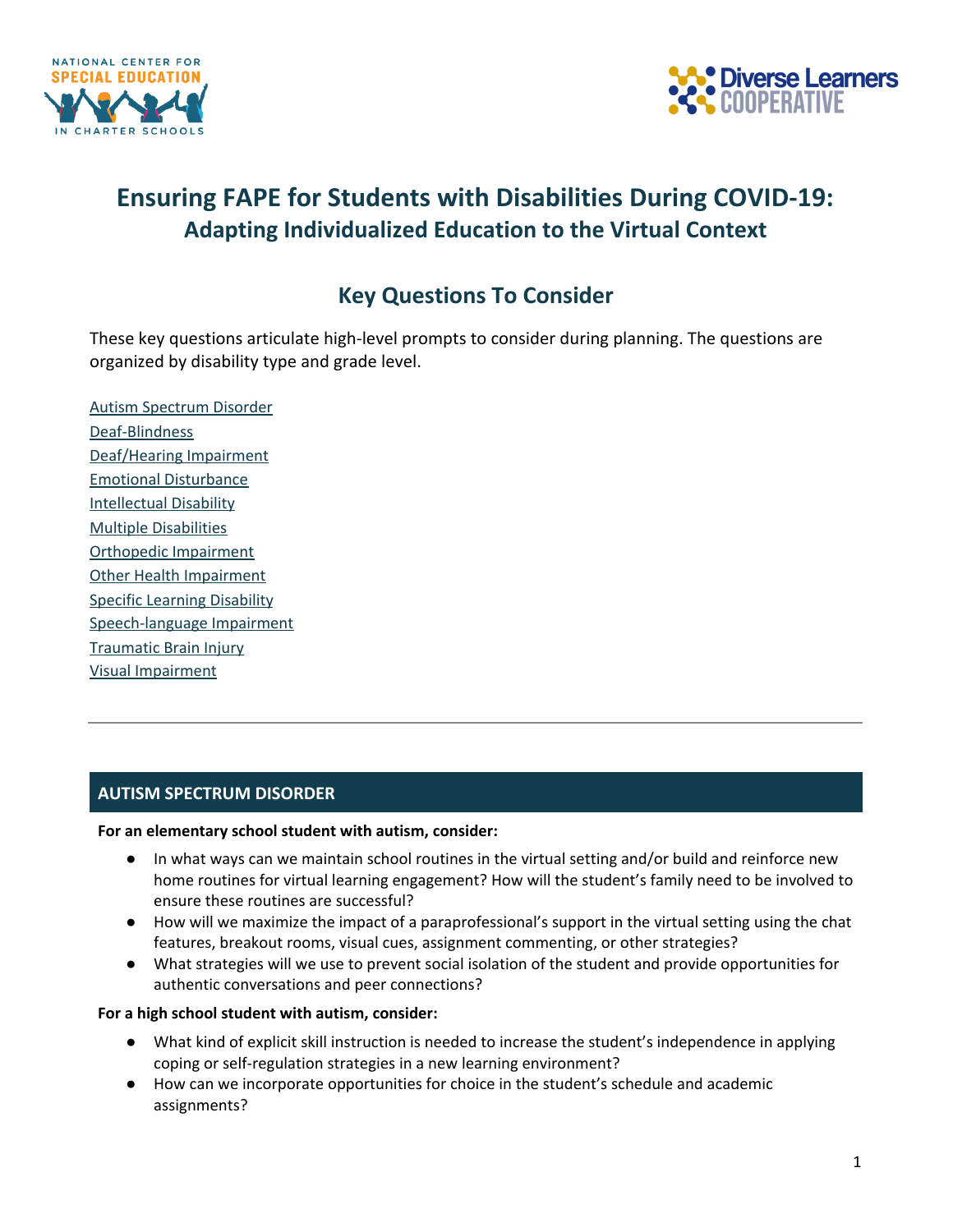- How will the use of video conferencing engage or distract the student? Would pre-recorded videos be preferred or beneficial to the student?
- What strategies will we use to prevent social isolation and provide opportunities for authentic conversations and peer connections?
- How will the student access transition services and on-site experiences while at home?

## <span id="page-1-0"></span>**DEAF-BLINDNESS**

#### **For a middle school student who is deaf-blind, consider:**

- How can we ensure all staff are trained to communicate clearly with Josef?
- What assistive technology is required to facilitate communication and access to core content?
- When can we include structured opportunities for social interactions with peers in the student's schedule? Is there an opportunity to develop a mentorship relationship with a non-disabled peer or with a fellow student who is deafblind?
- Is an in-person setting necessary to provide FAPE? If so, what possibilities exist to provide this service safely for the student and service providers?

## <span id="page-1-1"></span>**DEAF/HEARING IMPAIRMENT**

#### **For an elementary student with a hearing impairment, consider:**

- What is the primary mode of communication the student is using and/or developing? How can this mode be utilized to provide access to the general education setting?
- How will the virtual setting maximize the student's access to core content? What skills will the student need to learn to navigate accessibility features or advocate for their use when needed?
- Through what modes can we create opportunities for the student to engage with their peers for both academic and social purposes?

## **For a high school student with a hearing impairment, consider:**

- How can we leverage technology to provide a more conducive environment in which the student can learn?
- How can we collaborate as a teaching team to ensure that the student has access to all accommodations needed across all virtual courses (synchronous and asynchronous)?
- Through what modes can we create opportunities for the student to engage with their peers for both academic and social purposes?

## <span id="page-1-2"></span>**EMOTIONAL DISTURBANCE**

## **For a younger middle school student with an emotional disturbance, consider:**

- Will the student demonstrate the same behavioral needs in the home setting? If so, what supports will be needed? If not, how can we use this time to reinforce positive behaviors?
- How will the virtual setting alter the impact of social skills modeling and practice? How can we adjust the environment to ensure the authentic practice of these skills?
- How could we incorporate opportunities for the student to self-assess progress toward social-emotional goals?

## **For an older middle school student with an emotional disturbance, consider:**

● Will the student's ability to engage in virtual instruction and regulate their emotions and behavior present differently in the virtual setting than in the typical in-person setting? What additional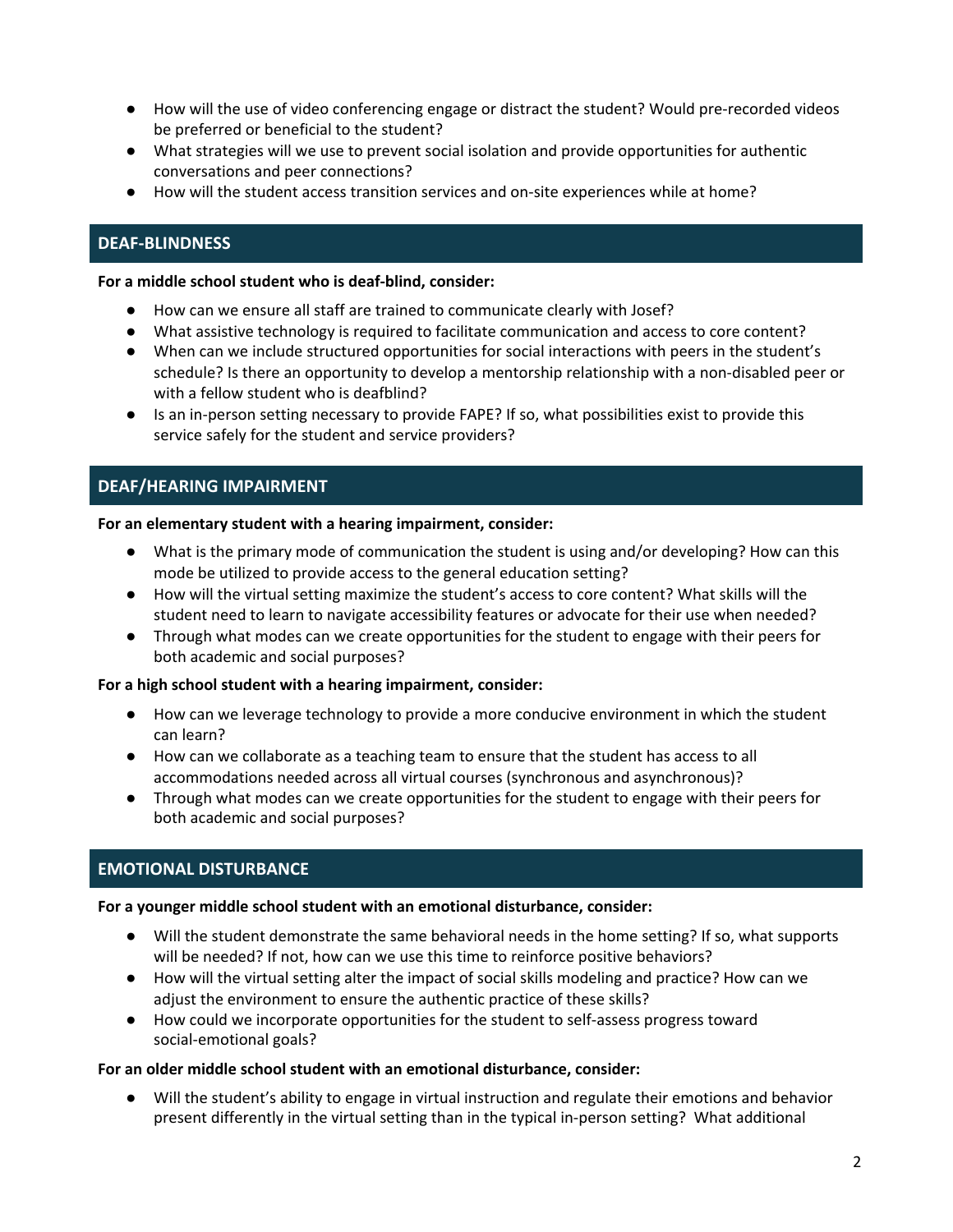support will be needed as a result?

- How can we incorporate opportunities for the student to self-assess progress toward social-emotional goals?
- How will we create a safe space for the student to access needed counseling and other emotional supports through virtual means? Will consistent routines and regularly planned interactions with peers or trusted adults support this effort?

## <span id="page-2-0"></span>**INTELLECTUAL DISABILITY**

#### **For an elementary school student with an intellectual disability, consider:**

- What modes of asynchronous learning will be most impactful for the student (i.e. analog worksheets, task boxes, task analyses of home activities, digital platform, choice menus)?
- What accommodations will be necessary to extend the student's ability to attend within a synchronous virtual class setting?
- How will we equip the child's family to support their child during virtual learning?
- In what ways can we ensure access and connection with the student's peers?

#### **For a middle school student with an intellectual disability, consider:**

- How can we provide modified materials with which the student can access the general education classroom content and community via a virtual classroom?
- What modes of asynchronous learning will most promote student independence (i.e. virtual whiteboard, digital flashcards, task boxes, online academic platforms, choice boards)?
- What instructional materials (i.e. concrete materials, visual schedule) need to be sent home? How often will new materials need to be sent home?
- In what ways do we need to equip the student's family to create supportive learning spaces, schedules, and positive reinforcement?

## <span id="page-2-1"></span>**MULTIPLE DISABILITIES**

#### **For an elementary student with multiple disabilities, consider:**

- What instructional materials and assistive technology will be needed at home to extend the student's ability to attend within a synchronous virtual class setting?
- What modes of asynchronous learning will be most impactful for the student (i.e. digital flashcards, task boxes, online learning platforms, choice menus)?
- How will we equip the child's family to support them during virtual learning? In what areas does this need to go beyond training only on the technology platforms?
- In what ways can we ensure access and authentic connection with the student's peers?

## **For a high school student with multiple disabilities receiving homebound instruction, consider:**

- Will service maintain effectiveness if delivered via video? What equipment and materials will need to be sent home to allow equal access to curriculum and instruction?
- What level of adult support is needed to facilitate virtual service?
- Is there a way to deliver services in the home per CDC protocols and with family agreement?
- How can we ensure that the student has opportunities to interact with peers?

## <span id="page-2-2"></span>**ORTHOPEDIC IMPAIRMENT**

**For an elementary student with an orthopedic impairment, consider:**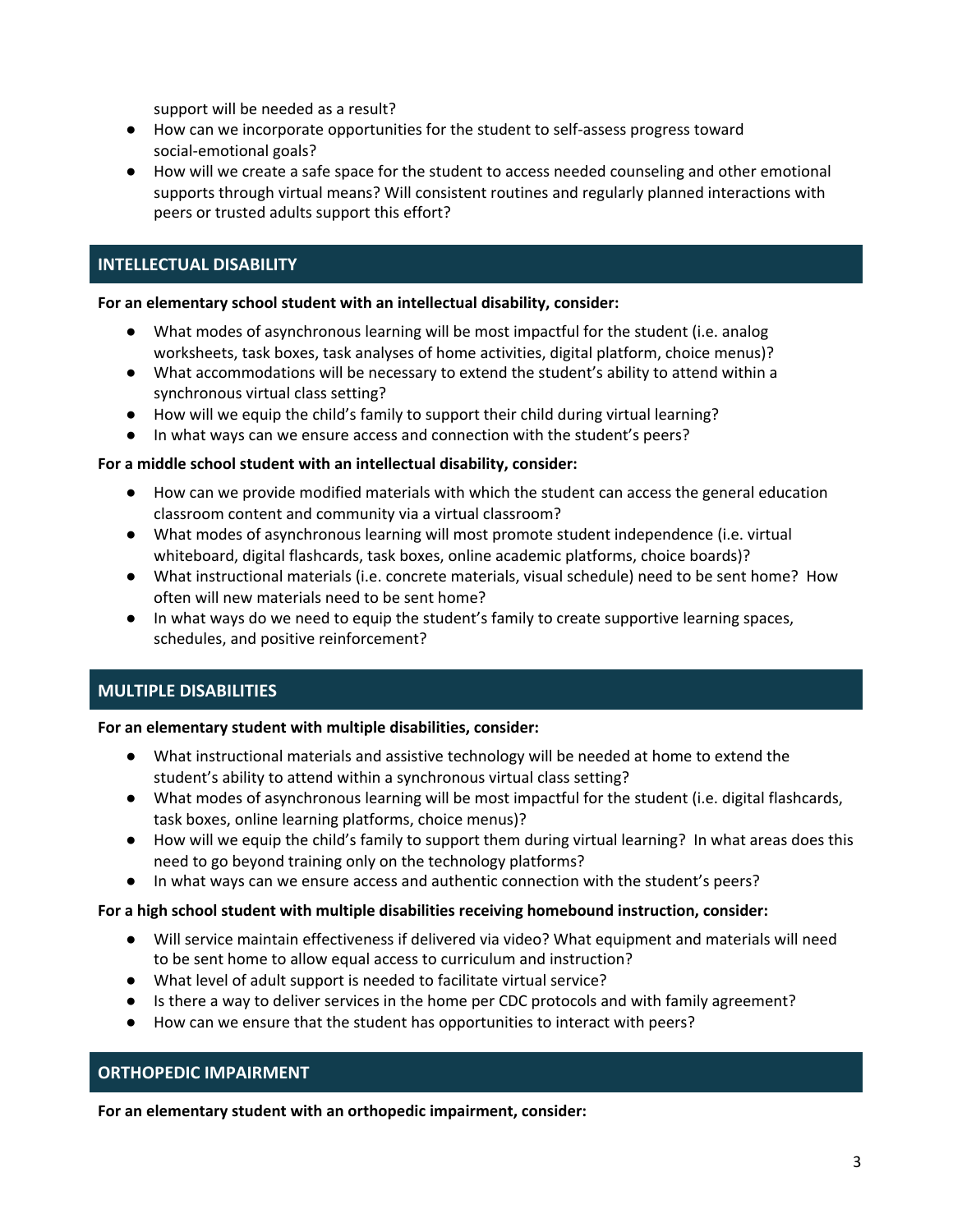- How can assistive technology be implemented at home to support a student whose fine motor skills may be a barrier to accessing typical technology devices?
- What methods of therapy will be most effective in providing opportunities for the student to meet goals and navigate a non-school environment? In what ways can the student's family support growth between therapy sessions?
- How can we leverage the virtual space to provide inclusive, meaningful peer interactions?

## **For a high school student with an orthopedic impairment, consider:**

- What accommodations and modifications could be provided at home so that the student can access the curriculum and instruction independently? (i.e. assistive technology, slant board, specialized seating)
- What methods of therapy will be most effective in providing opportunities for the student to meet goals and navigate a non-school environment? In what ways can the student's family support growth between therapy sessions?
- What skills do related therapists need to focus on in order to prepare the student for post-graduation goals related to education and employment?

## <span id="page-3-0"></span>**OTHER HEALTH IMPAIRMENT**

## **For an elementary school student with a health impairment, consider:**

- What strategies worked in the classroom that can be utilized within the virtual setting or built into asynchronous assignments? How can we collaborate to incorporate these supports?
- How can we collaborate with the student's family to create supportive learning spaces and times?
- How can we provide opportunities for students to connect with their peers?
- How will we track attendance and engagement? Further, how (and who) will we respond when data shows a lack of engagement or task completion?

## **For a high school student with a health impairment, consider:**

- What strategies worked in the classroom that can be utilized within the virtual setting or built into asynchronous assignments? How can general and special education teachers collaborate to incorporate these supports?
- How can we support the student to set up a productive learning space, manage their time to attend classes, and complete assignments?
- What strategies will we use to increase buy-in from the student for virtual learning?
- What pre-vocational skills will need to be explicitly taught in preparation for the student's transition to post-secondary pathways?

## <span id="page-3-1"></span>**SPECIFIC LEARNING DISABILITY**

## **For an elementary school student with a specific learning disability, consider:**

- What impact does the specific learning disability have on the student's ability to access grade-level content in all subject areas?
- When will we collaborate as special and general education teachers to implement accommodations and strategies into both synchronous lessons and asynchronous materials to increase the student's access?
- How will we establish and maintain investment, persistence, and task completion from the student with virtual, asynchronous assignments?
- What opportunities can we provide for students to engage with peers outside of academic groups?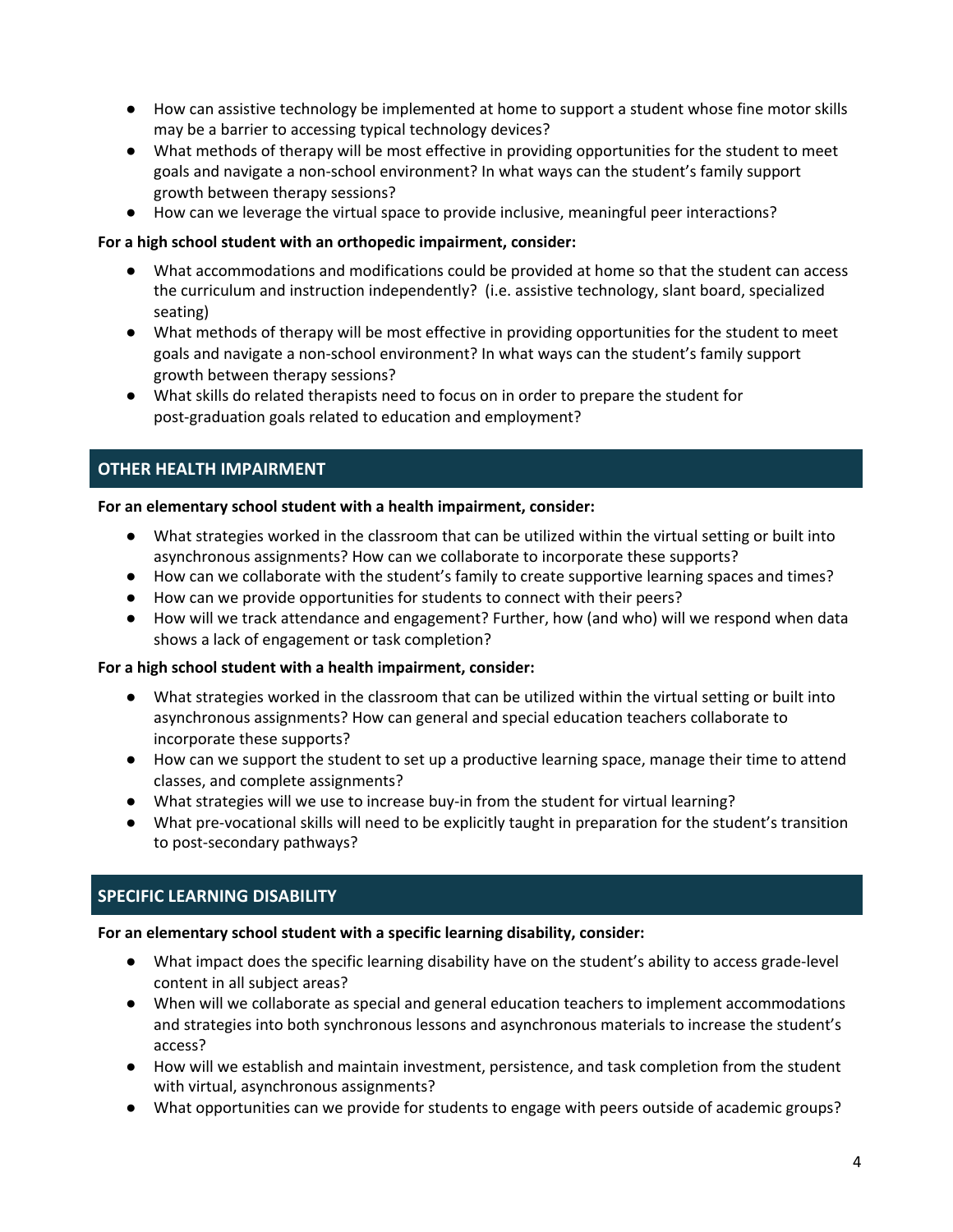How can we facilitate social interactions for student interest groups?

## **For a high school student with a specific learning disability, consider:**

- What foundational literacy and/or math skill gaps exist and will require explicit skill instruction? Can this instruction be provided synchronously in small groups or asynchronously utilizing a digital platform?
- In what ways will these gaps present as a barrier to core content access? What accommodations are appropriate to mitigate these barriers?
- Will disability-related needs (i.e. anxiety or executive functioning needs) present differently in the virtual setting than the typical in-person setting? What additional support will be needed as a result?

## <span id="page-4-0"></span>**SPEECH-LANGUAGE IMPAIRMENT**

## **For an elementary school student with a speech-language language impairment, consider:**

- How will language therapy be delivered? Will it occur during individual or group sessions?
- How can SLP and general education teachers collaborate to implement visuals and other tools into both synchronous lessons and asynchronous materials to increase the student's comprehension?
- What opportunities will be provided to engage with peers outside of academic groups? How can we facilitate organic social interactions between students to promote language practice?
- In what ways can the student's interests be incorporated into structured or unstructured work tasks to promote engagement and spontaneous language use?

## **For a middle school student with a speech-language impairment, consider:**

- How will speech therapy be delivered? How will the use of a virtual platform impact the delivery of this service?
- What technical support or reinforcement strategy will the student need to increase regular attendance to therapy sessions?
- How can we increase the amount of authentic practice of speech skills via virtual and analog means?
- In what ways can we increase the amount of authentic feedback we provide the student on their speech skills via virtual and analog means?

## <span id="page-4-1"></span>**TRAUMATIC BRAIN INJURY**

## **For an elementary school student with a traumatic brain injury, consider:**

- Which skill gaps may present as a barrier to core content access in the virtual setting? What accommodations are appropriate to mitigate these barriers?
- How can the student's strengths and interests be incorporated into work tasks to promote engagement, task completion, and spontaneous language use?
- What specific instruction is needed and/or what support can be targeted to fade as the student prepares for a transition to middle school?
- How can we promote authentic and meaningful peer interactions for students who receive core content instruction in a special education setting separate from their general education peers?

## **For a high school student with a traumatic brain injury, consider:**

- How will needs related to the student's brain injury present differently in the virtual setting than the typical in-person setting? What additional support will be needed as a result?
- What hands-on learning experiences can be provided in the home learning environment?